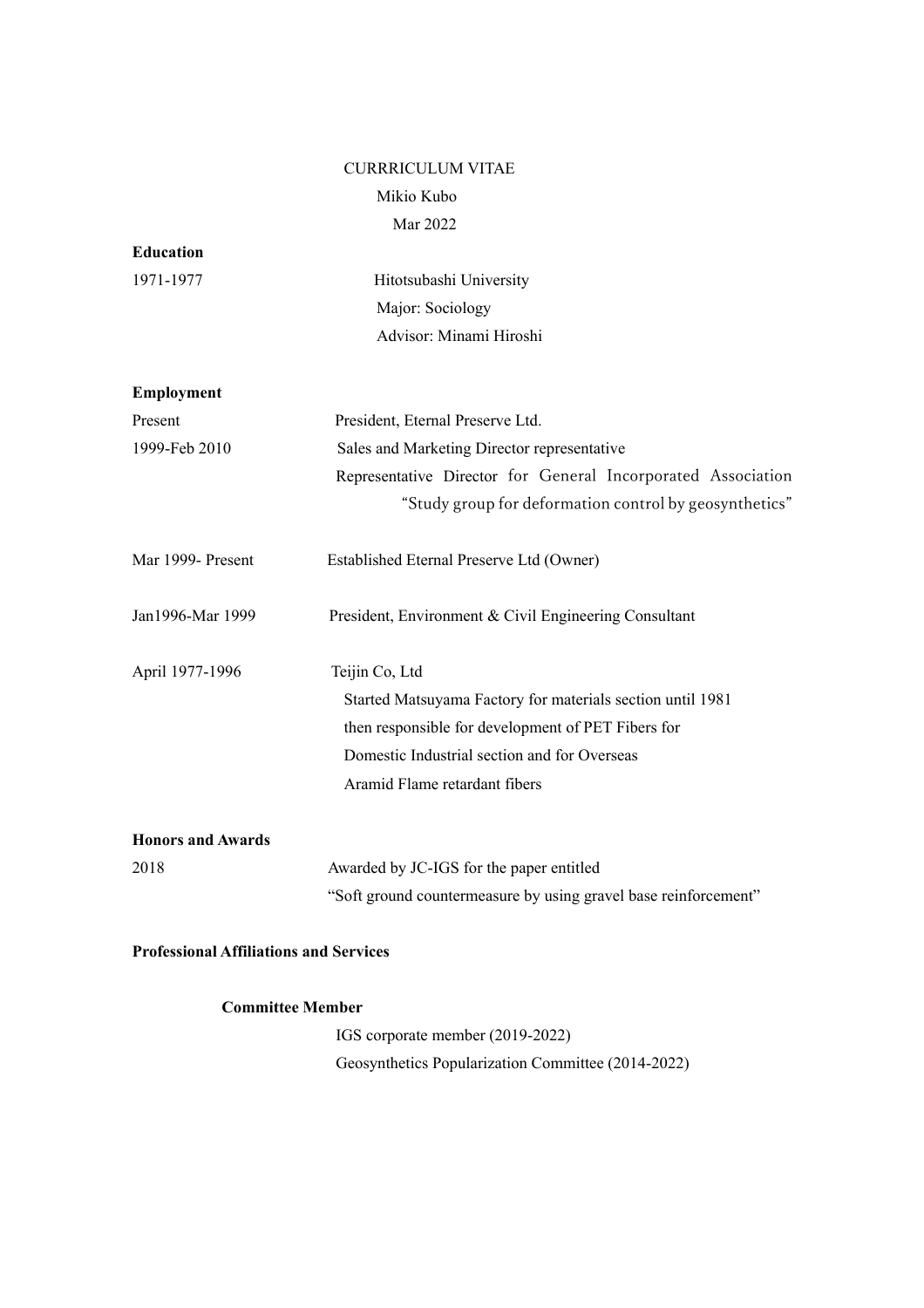#### **Member of**

 General Incorporated Association of "Local Resilience Research Institute" (2021-2022) Non Profit Organization of

> "International Consortium on Geo-Disaster Reduction" (2019-2022)

# **Instructor from Private Sectors for Ministry of Land, Infrastructure, Transport and Tourism for Myanmar** (2013)

#### █**Publications**

### *Peer-Reviewed Journal articles and invited book chapters*

**Hajime Kawasaki**, Mikio Kubo, Hla Aung & Yoshinao Kurachi; Case study on the deformation control method for embankment during liquefaction by using geosynthetics sandwiched with gravels. 11<sup>th</sup> ICG International Conference on Geosynthetics.2018.

Tsuyoshi Murashita & Masahiro Yoshikoshi, Masanori Ohtani & Toshiya Kaneko, Mikio Kubo, Seiki Murakami & **Yoshinao Kurachi**; Case study on the low improvement ratio deep mixing method utilizing geosynthetics,  $11<sup>th</sup> ICG International Conference on Geosynthesis, 2018.$ 

**Masaaki Yokoyama**, Mikio KUBO & Yoshinao Kurachi, Sam Allen; Long term effect of creep strength for damaged geosynthetics during construction,  $11<sup>th</sup>$  ICG International Conference on Geosynthetics, 2018.

**M.Kubo**, Y.Okouchi; A rational countermeasure against differential settlement of low improvement ratio deep mixing method with utilizing geosynthetic, GEOTEC HANOI 2011.

**H. Kawahara** & T.Konami , M. Kubo; Study on Residual Strength of Web-Shaped Geosynthetics under Embankment over Soft Ground, GeoAsia 2004.

### ■**Manuscripts in Preparation / submitted for review**

**M. Kubo**, H. Kawasaki, R. Perlo & H. Aung, N. Sento; Behaviour of an engineered reinforced gabion structure under seismic condition, 7th European Geosynthetics Congress, 2022 (Submitted)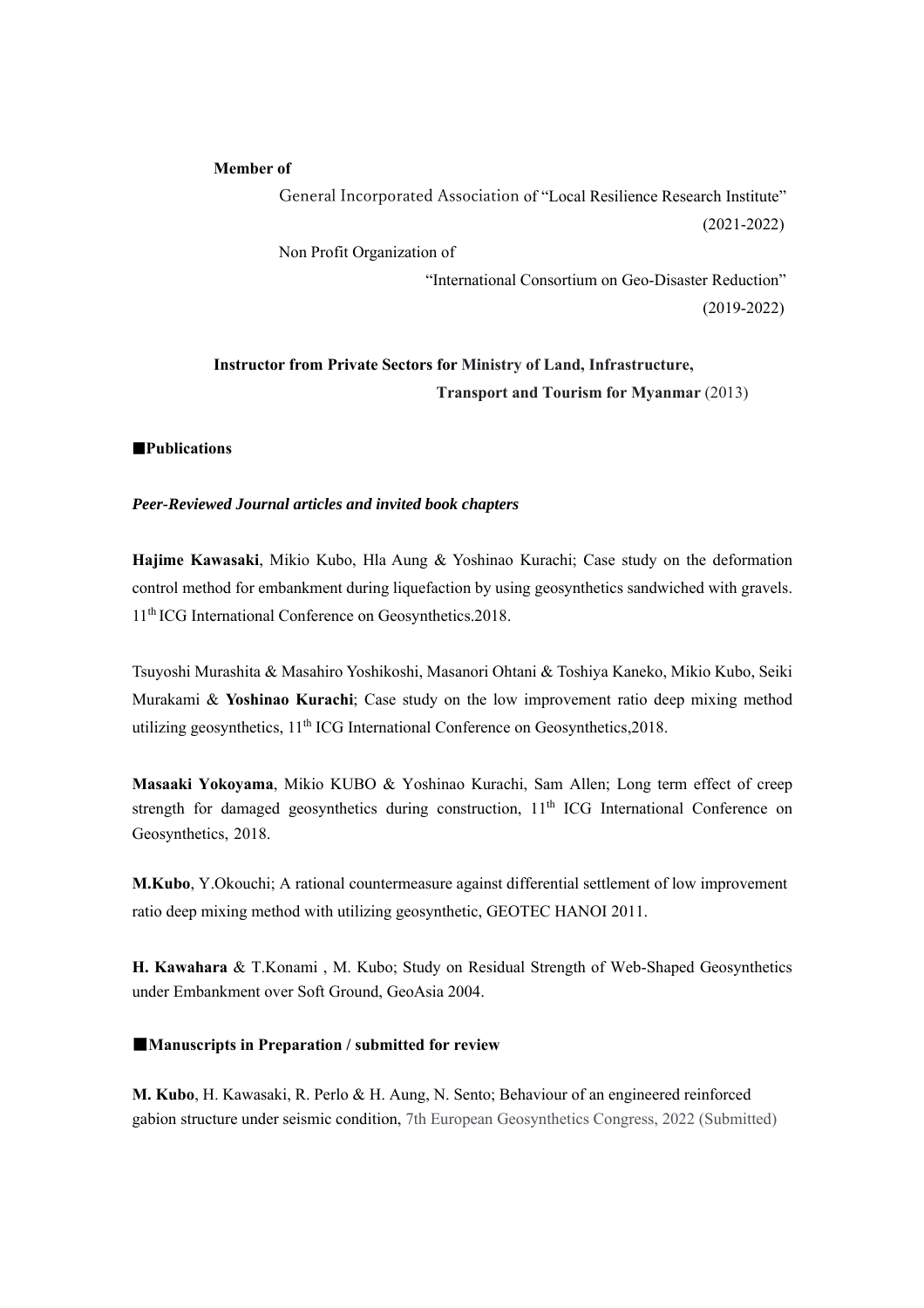#### ■**Posters**

Takeharu KONAMI, Takahiro OHWADA, **Mikio KUBO**, Hiroshi NAKAZAWA; Reinforcement Effects of High Strength Geosynthetic to Embankment on Liquefied Ground,  $9<sup>th</sup>$  ICG International Conference on Geosynthetics,2010.

# ■査読論文

ラアウン, 久保幹男, 高橋章浩;液状化地盤上の盛土におけるジオシンセティックスと砕 石を使った変形抑制対策.地盤工学ジャーナル2021 年 16 巻 4 号 p. 295-305.

川崎始, Hla AUNG, 仙頭紀明, 久保 幹男;補強材一体ふとんかご補強土壁の模型載荷実験, 土木学会論文集 C (地圏工学) Vol.76, No.1, 1-11, 2020, p.1-11.

横山公明, 久保幹男, 川崎始, Hla Aung, 仙頭紀明;補強材一体ふとんかご補強土壁の地震時 強靭性, ジオシンセティックス論文集 2019 年 34 巻, p.145-152.

安部哲生, 中澤晃治, 丸山泰, 久保幹男;高盛土構造の高速道路盛土への補強材一体ふとん 籠補強⼟壁⼯法の適⽤について ,ジオシンセティックス論⽂集 2018 年 33 巻,p.119-124.

横山公明, 久保幹男, 倉知禎直, 安部哲生, 丸山 泰, 工中に損傷を受けたジオシンセティッ クスの 長期強度信頼性, ジオシンセティックス論文集 2018 年 33 巻, p.125-130.

大河内保彦、松本正士、久保幹男、村上清基、ジオシンセティックを用いた液状化変 形抑制工法の遠心模型実験と解析,地盤工学会誌,Vol.58,No.11,2012,P.22-25.

村上清基,久保幹男,松本正士,大河内保彦;液状化地盤上の盛土の変形抑制を目的 としたジオシンセティックを砕石で挟む対策工法、ジオシンセティックス論文集 2010年25巻,p.133-140.

### █論⽂

村上清基, 久保幹男, HLA AUNG, 川崎始, 余川 弘至;液状化地盤上砕石ジオシンセティ ックス対策盛土の形状保持効果に関する遠心模型実験,第 56 回地盤工学研究発表会講演集, 13-7-1-06,2021.7.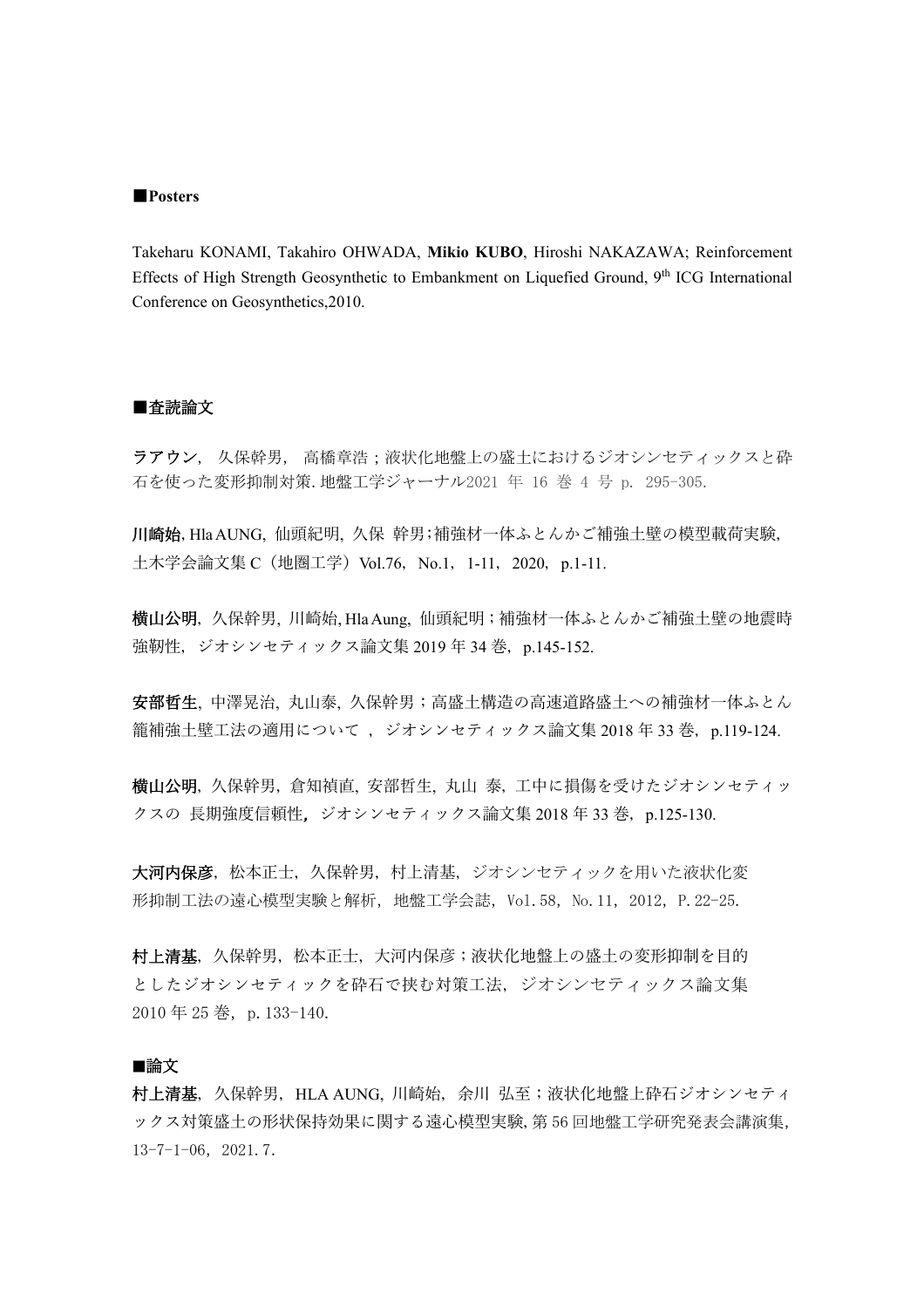HLA AUNG, 久保幹男, 横山正直, 川崎始, 余川 弘至;液状化地盤上砕石ジオシンセティ ックス対策盛土の形状保持効果に関する再現解析, 第 56 回地盤工学研究発表会講演集, 13-7-1-07,2021.7.

余川 弘至, HLA AUNG, 久保幹男,横山正直, 川崎始;液状化地盤上砕石ジオシンセティッ クス対策盛土の形状保持効果に関する予測解析,第 56 回地盤工学研究発表会講演集,13-7- 1-08,2021.7.

原田 純, 横山公明, 田渕政一,久保幹男:土中引抜き試験による網部一体成型ふとん籠と ジオストリップ補強材を使用した補強土壁の連結部の見かけの粘着力とせん断抵抗角の算 定,第 56 回地盤工学研究発表会講演集,13-7-2-07,2021.7.

久保幹男, 横山公明, 原田 純, 田渕政一:網部一体成型ふとん籠とジオストリップ補強 材を 使用した補強土壁の連結部の引抜き抵抗力と必要連結強度の照査,第 56 回地盤工学 研究発表会講演集,13-7-2-03,2021.7.

岩谷健夫, 仙頭 紀明, Hla Aung, 倉知禎直, 久保幹男;ふとん籠補強土壁の地震時安定評 価に関する模型振動実験,第53回地盤工学研究発表会,p.1721-1722,2018.7.

安部哲生,丸山泰,久保幹男,倉知禎直;補強材一体ふとん籠による補強土壁の施工,第73 回土木学会全国大会年次学術講演会概要集,Ⅵ-1016, p.2031-2032,2018.8.

安部哲生,丸山泰,中澤浩治,久保幹男;補強土壁の裏込め材の転圧・締固めによる補強材 の損傷について, 第 53 回地盤工学研究発表会講演集, p. 577-578, 2018.7.

高橋章浩, 関 栄, Avantio PRAMADIYA,HLA AUNG, **倉知祥直**, 久保幹男;ジオシンセティッ クス液状化変形抑制工法の動的遠心模型試験,第50回地盤工学研究発表会講演集,p.1805- 1806,2015.9.

高橋章浩,HLA AUNG, 倉知祥直, 久保幹男;ジオシンセティックス液状化変形抑制工法の動 的遠心模型試験に対する解析的検討,第50回地盤工学研究発表会講演集,p.1807-1808, 2015.9.